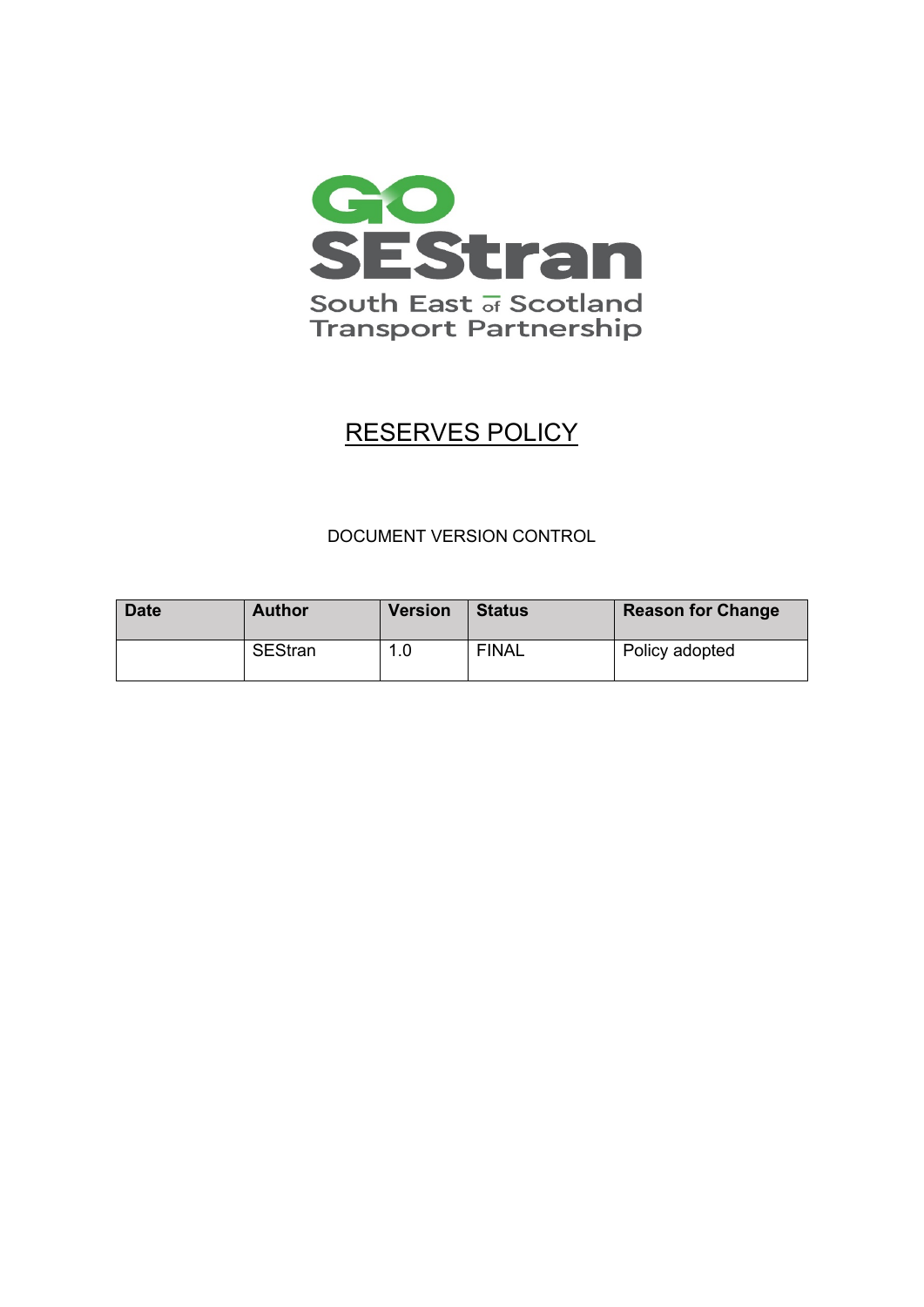# **Reserves Policy**

# **1. Introduction**

- 1.1 It is best practice that the Partnership has a documented and approved Reserves Policy.
- 1.2 Local Authority Accounting Practice (LAAP) Bulletin 99 published in July 2014 provides advice from the Chartered Institute of Public Finance and Accountancy (CIPFA) in respect of Local Authority Reserves and Balances. This guidance applies to the Partnership.
- 1.3 This Policy reflects the key messages from the LAAP Bulletin and outlines the practical application.

### **2. LAAP Bulletin 99 – Main Messages**

- 2.1 In Scotland there are explicit statutory powers under Schedule 3 of the Local Government (Scotland) Act 1975 permitting Local Authorities to maintain a General Fund Reserve. These powers extend to the Partnership.
- 2.2 Within the General Fund Reserve, organisations can create specific funds earmarked for specific purposes, which are called earmarked reserves.
- 2.3 It is the duty of the Chief Finance Officer (Treasurer) to report on the robustness of estimates and adequacy of reserves as part of their statutory duty. This requirement also needs to take account of the requirements of CIPFA's Prudential Code in respect of affordability when making recommendations about any Capital Programme plans.
- 2.4 The LAAP Bulletin makes it clear it is not the responsibility of External Auditors to prescribe the optimum or minimum level of reserves for organisations.
- 2.5 Whilst not prescribing a generally acceptable minimal level of reserves the LAAP Bulletin makes it clear that reserves should not be held without a clear purpose. This purpose however does include "a contingency to cushion the impact of unexpected events or emergencies".
- 2.6 In the case of Earmarked Reserves there should be a clear protocol setting out the purpose of the reserve, how and when the reserve can be used and a process for review of the reserve to ensure continuing relevance and adequacy.
- 2.7 The LAAP Bulletin concludes that "it is not normally prudent for reserves to be deployed to finance recurrent expenditure" and "where such action is taken it should be made explicit and an explanation given as to how such expenditure will be funded in the medium to long term".

# **3 General Fund Reserve Operated by the Partnership**

3.1 The General Fund Reserve is split between earmarked and non-earmarked reserves. As the name suggests the earmarked reserves are held for a specific purpose, but there is no restriction on whether the funds are spent on capital or